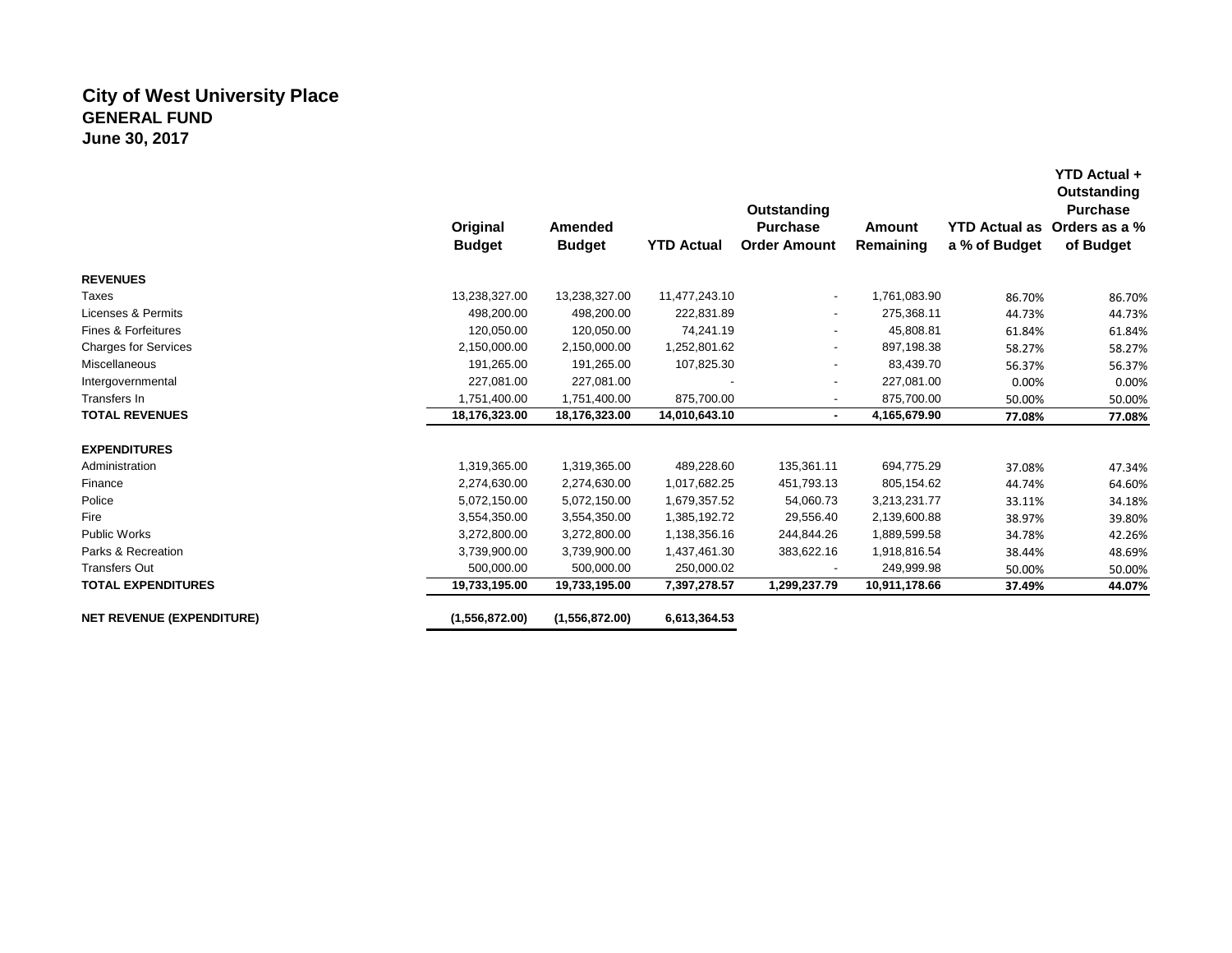## **City of West University Place WATER & SEWER FUND June 30, 2017**

|                                                   | Original<br><b>Budget</b> | Amended<br><b>Budget</b> | <b>YTD Actual</b> | Outstanding<br><b>Purchase</b><br><b>Order Amount</b> | Amount<br>Remaining | <b>YTD Actual as</b><br>a % of Budget | YTD Actual +<br>Outstanding<br><b>Purchase</b><br>Orders as a %<br>of Budget |
|---------------------------------------------------|---------------------------|--------------------------|-------------------|-------------------------------------------------------|---------------------|---------------------------------------|------------------------------------------------------------------------------|
| <b>REVENUES</b>                                   |                           |                          |                   |                                                       |                     |                                       |                                                                              |
| <b>Charges for Services</b>                       | 7,235,000.00              | 7,235,000.00             | 2,884,872.03      | ۰                                                     | 4,350,127.97        | 39.87%                                | 39.87%                                                                       |
| Miscellaneous                                     | 5,000.00                  | 5,000.00                 | 6,263.81          |                                                       | (1,263.81)          | 125.28%                               | 125.28%                                                                      |
| <b>TOTAL REVENUES</b>                             | 7,240,000.00              | 7,240,000.00             | 2,891,135.84      |                                                       | 4,348,864.16        | 39.93%                                | 39.93%                                                                       |
| <b>EXPENDITURES</b>                               |                           |                          |                   |                                                       |                     |                                       |                                                                              |
| Finance                                           | 276,400.00                | 276,400.00               | 128,413.96        | 20,375.62                                             | 127,610.42          | 46.46%                                | 53.83%                                                                       |
| <b>Public Works</b>                               | 4,204,600.00              | 4,204,600.00             | 1,806,583.20      | 1,377,599.39                                          | 1,020,417.41        | 42.97%                                | 75.73%                                                                       |
| Debt Service                                      |                           |                          |                   |                                                       |                     | $\overline{\phantom{a}}$              | $\overline{\phantom{a}}$                                                     |
| <b>Transfer To General Fund</b>                   | 1,545,500.00              | 1,545,500.00             | 772,750.02        | $\overline{\phantom{a}}$                              | 772,749.98          | 50.00%                                | 50.00%                                                                       |
| Transfer to City Hall Expansion Construction Fund |                           | $\overline{\phantom{a}}$ |                   |                                                       |                     |                                       |                                                                              |
| Transfer to W&S CIP Fund                          |                           | $\overline{\phantom{a}}$ |                   |                                                       | ۰                   |                                       |                                                                              |
| <b>TOTAL EXPENDITURES</b>                         | 6,026,500.00              | 6,026,500.00             | 2,707,747.18      | 1,397,975.01                                          | 1,920,777.81        | 44.93%                                | 68.13%                                                                       |
| <b>NET REVENUE (EXPENDITURE)</b>                  | 1,213,500.00              | 1,213,500.00             | 183,388.66        |                                                       |                     |                                       |                                                                              |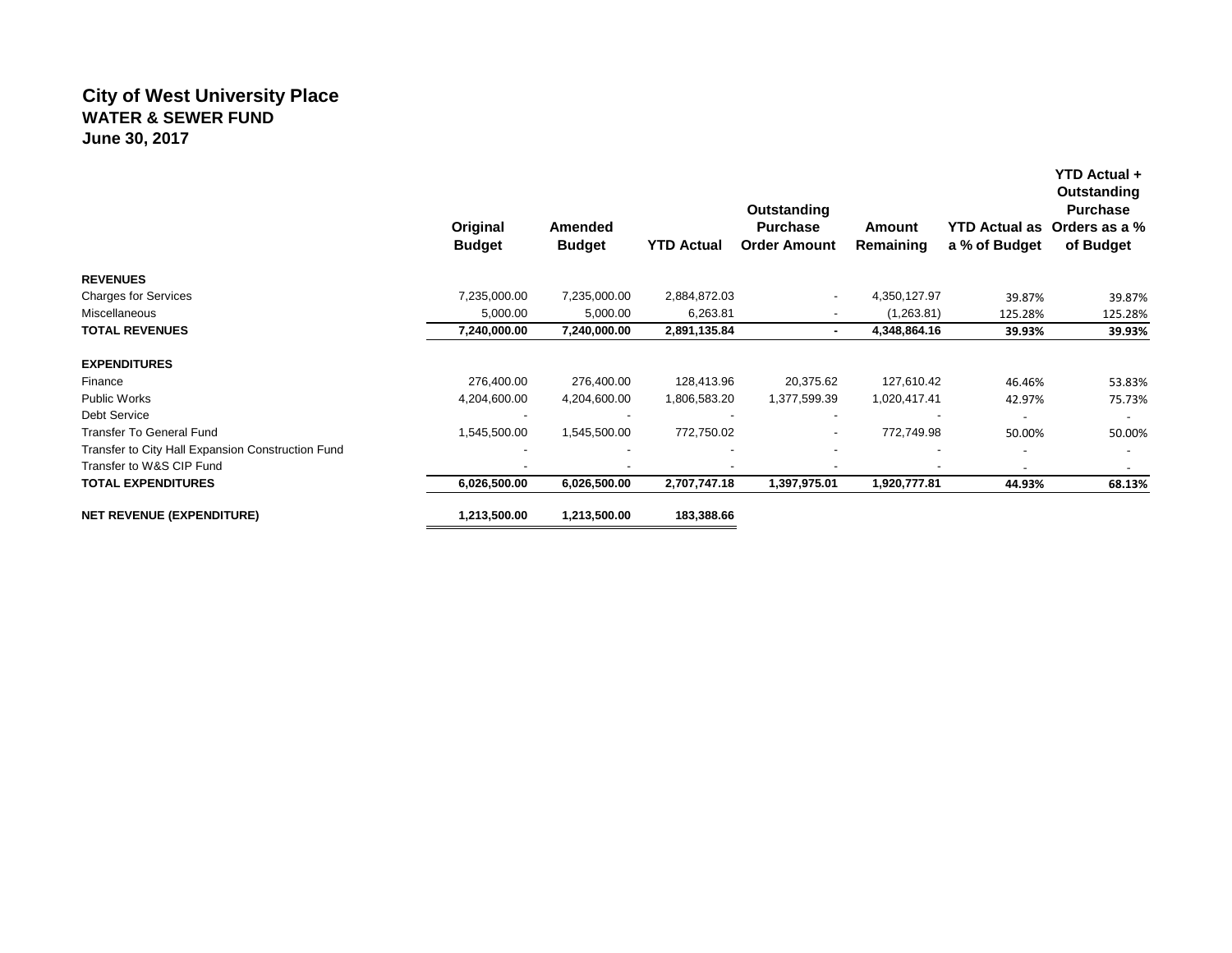## **City of West University Place SOLID WASTE FUND June 30, 2017**

|                                  | Original<br><b>Budget</b> | Amended<br><b>Budget</b> | <b>YTD Actual</b> | Outstanding<br><b>Purchase</b><br><b>Order Amount</b> | Amount<br>Remaining | <b>YTD Actual as</b><br>a % of Budget | <b>YTD Actual +</b><br>Outstanding<br><b>Purchase</b><br>Orders as a %<br>of Budget |
|----------------------------------|---------------------------|--------------------------|-------------------|-------------------------------------------------------|---------------------|---------------------------------------|-------------------------------------------------------------------------------------|
| <b>REVENUES</b>                  |                           |                          |                   |                                                       |                     |                                       |                                                                                     |
| Solid Waste Collection           | 1,651,000.00              | 1,651,000.00             | 699,531.14        | $\overline{\phantom{a}}$                              | 951,468.86          | 42.37%                                | 42.37%                                                                              |
| Sales of Recyclables             | 3,000.00                  | 3,000.00                 | 8,848.30          |                                                       | (5,848.30)          | 294.94%                               | 294.94%                                                                             |
| Miscellaneous                    |                           |                          | 1,383.11          |                                                       | (1,383.11)          | $\overline{\phantom{a}}$              |                                                                                     |
| <b>TOTAL REVENUES</b>            | 1,654,000.00              | 1,654,000.00             | 709,762.55        | ۰                                                     | 944,237.45          | 42.91%                                | 42.91%                                                                              |
| <b>EXPENDITURES</b>              |                           |                          |                   |                                                       |                     |                                       |                                                                                     |
| <b>General Services</b>          | 1,058,100.00              | 1,058,100.00             | 440,111.44        | 197,081.04                                            | 420,907.52          | 41.59%                                | 60.22%                                                                              |
| <b>Recycling Facility</b>        | 8,900.00                  | 8,900.00                 | 3,664.22          | 885.80                                                | 4,349.98            | 41.17%                                | 51.12%                                                                              |
| <b>Curbside Recycling</b>        | 294,400.00                | 294,400.00               | 129,910.79        | 65,427.39                                             | 99,061.82           | 44.13%                                | 66.35%                                                                              |
| <b>TOTAL EXPENDITURES</b>        | 1,361,400.00              | 1,361,400.00             | 573,686.45        | 263,394.23                                            | 524,319.32          | 42.14%                                | 61.49%                                                                              |
| <b>NET REVENUE (EXPENDITURE)</b> | 292,600.00                | 292,600.00               | 136,076.10        |                                                       |                     |                                       |                                                                                     |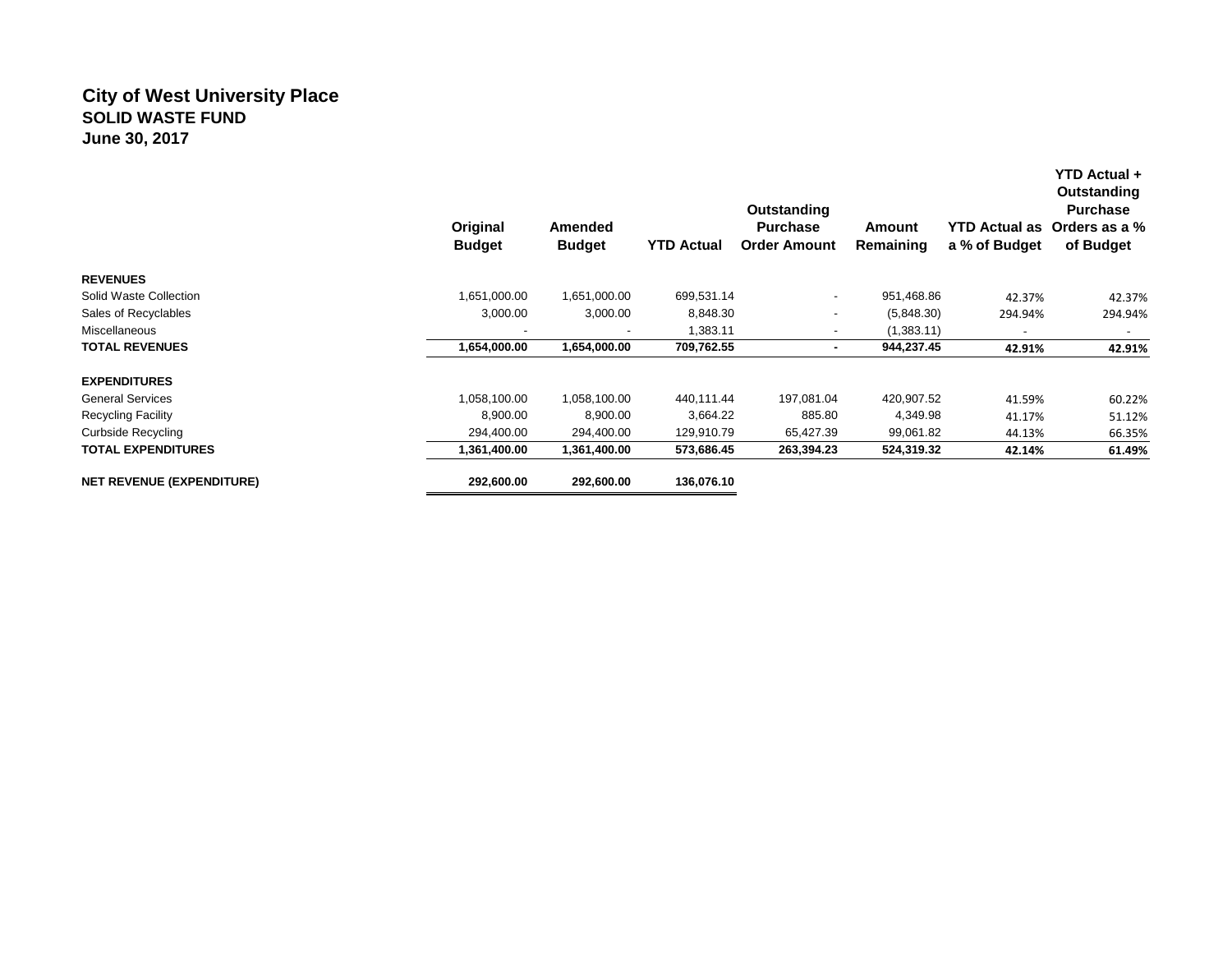## **City of West University Place TECHNOLOGY MANAGEMENT FUND June 30, 2017**

|                                             | Original<br><b>Budget</b> | Amended<br><b>Budget</b> | <b>YTD Actual</b> | Outstanding<br><b>Purchase</b><br><b>Order Amount</b> | Amount<br>Remaining | YTD Actual as Orders as a %<br>a % of Budget | Outstanding<br><b>Purchase</b><br>of Budget |
|---------------------------------------------|---------------------------|--------------------------|-------------------|-------------------------------------------------------|---------------------|----------------------------------------------|---------------------------------------------|
| <b>REVENUES</b>                             |                           |                          |                   |                                                       |                     |                                              |                                             |
| <b>TRANSFER FROM GENERAL FUND</b>           | 1,301,100.00              | 1,301,100.00             | 650,550.00        | $\overline{\phantom{a}}$                              | 650,550.00          | 50.00%                                       | 50.00%                                      |
| <b>TRANSFER FROM WATER &amp; SEWER FUND</b> | 123,500.00                | 123,500.00               | 61,750.02         | $\overline{\phantom{a}}$                              | 61,749.98           | 50.00%                                       | 50.00%                                      |
| TRANSFER FROM SOLID WASTE FUND              | 45,800.00                 | 45,800.00                | 22,900.02         | $\overline{\phantom{a}}$                              | 22,899.98           | 50.00%                                       | 50.00%                                      |
| <b>EARNINGS ON INVESTMENTS</b>              |                           |                          | 1,420.63          | $\overline{\phantom{a}}$                              | (1,420.63)          |                                              |                                             |
| <b>MISCELLANEOUS</b>                        |                           | ٠                        | 3.159.00          |                                                       | (3, 159.00)         |                                              |                                             |
| <b>TOTAL REVENUES</b>                       | 1,470,400.00              | 1,470,400.00             | 739,779.67        | $\sim$                                                | 730,620.33          | 50.31%                                       | 50.31%                                      |
| <b>EXPENDITURES</b>                         |                           |                          |                   |                                                       |                     |                                              |                                             |
| <b>PERSONNEL</b>                            | 533,400.00                | 533,400.00               | 206,291.90        |                                                       | 327,108.10          | 38.67%                                       | 38.67%                                      |
| HARDWARE & SOFTWARE MAINTENANCE CONTRACTS   | 500,580.00                | 500,580.00               | 201,851.89        | 23,454.42                                             | 275,273.69          | 40.32%                                       | 45.01%                                      |
| TELE-COMMUNICATIONS & DATA & RADIO          | 270,000.00                | 270,000.00               | 128,769.40        | 33,267.69                                             | 107,962.91          | 47.69%                                       | 60.01%                                      |
| <b>CONSULTANTS</b>                          | 15,000.00                 | 15,000.00                | 7,437.50          | 5,390.00                                              | 2,172.50            | 49.58%                                       | 85.52%                                      |
| <b>TRAVEL &amp; TRAINING</b>                | 12,800.00                 | 12,800.00                | 1,649.44          | 6,975.00                                              | 4,175.56            | 12.89%                                       | 67.38%                                      |
| <b>TECHNOLOGY PROJECTS</b>                  |                           |                          | 12.00             |                                                       | (12.00)             |                                              |                                             |
| HIGH TECHNOLOGY REPLACEMENTS                | 90,000.00                 | 90,000.00                | 13,928.92         | 3,928.00                                              | 72,143.08           | 15.48%                                       | 19.84%                                      |
| <b>TOTAL EXPENDITURES</b>                   | 1,421,780.00              | 1,421,780.00             | 559,941.05        | 73,015.11                                             | 788,823.84          | 39.38%                                       | 44.52%                                      |
| <b>NET REVENUE (EXPENDITURE)</b>            | 48,620.00                 | 48,620.00                | 179,838.62        |                                                       |                     |                                              |                                             |

**YTD Actual +**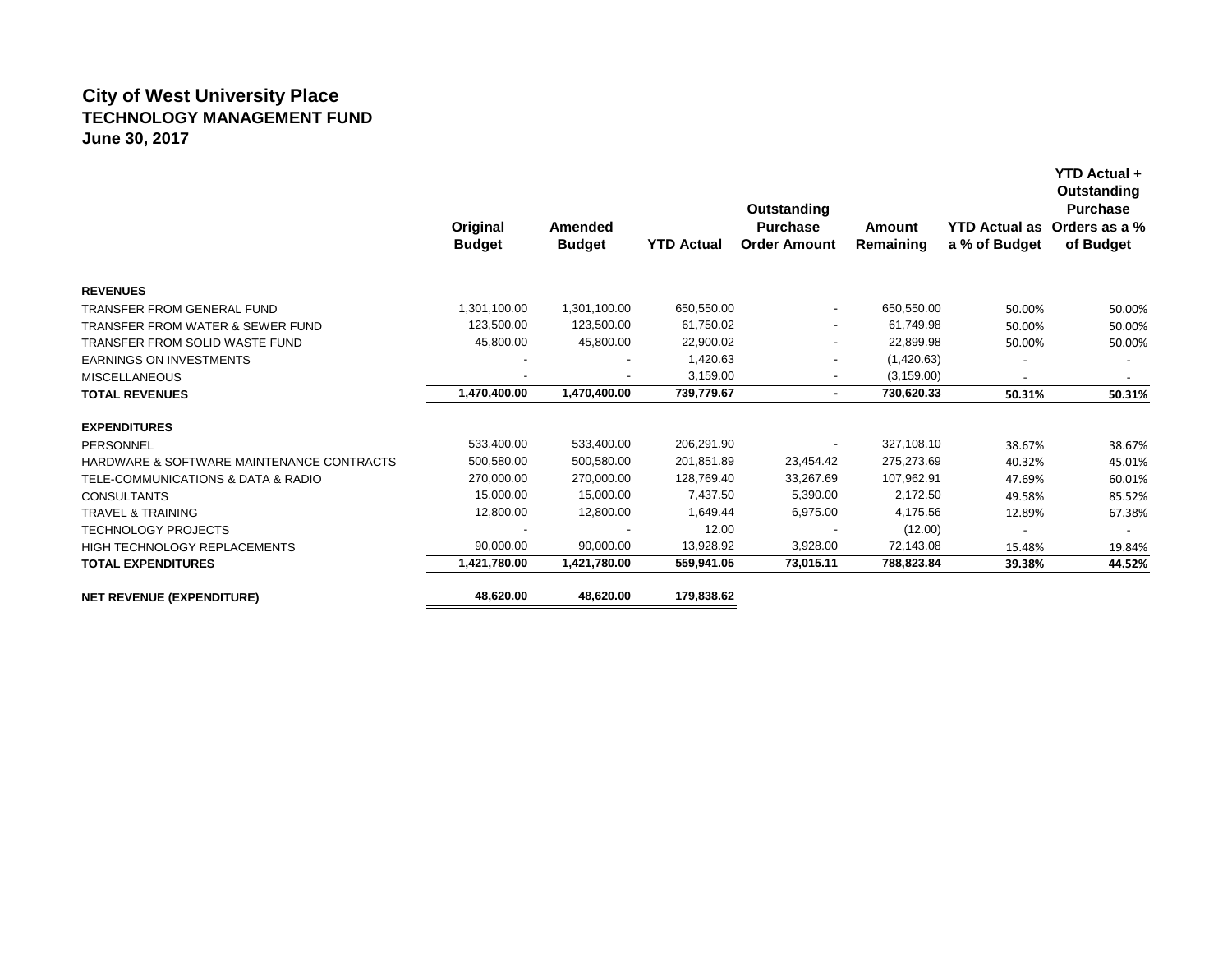## **City of West University Place VEHICLE REPLACEMENT FUND June 30, 2017**

|                                             | Original<br><b>Budget</b> | Amended<br><b>Budget</b> | <b>YTD Actual</b> | Outstanding<br><b>Purchase</b><br><b>Order Amount</b> | Amount<br>Remaining | a % of Budget | Outstanding<br><b>Purchase</b><br>YTD Actual as Orders as a %<br>of Budget |
|---------------------------------------------|---------------------------|--------------------------|-------------------|-------------------------------------------------------|---------------------|---------------|----------------------------------------------------------------------------|
| <b>REVENUES</b>                             |                           |                          |                   |                                                       |                     |               |                                                                            |
| TRANSFER FROM GENERAL FUND                  | 331,300.00                | 331,300.00               | 165,649.98        | $\sim$                                                | 165,650.02          | 50.00%        | 50.00%                                                                     |
| <b>TRANSFER FROM WATER &amp; SEWER FUND</b> | 76,000.00                 | 76,000.00                | 37,999.98         |                                                       | 38,000.02           | 50.00%        | 50.00%                                                                     |
| TRANSFER FROM SOLID WASTE FUND              | 192,000.00                | 192,000.00               | 96,000.00         | $\overline{\phantom{a}}$                              | 96,000.00           | 50.00%        | 50.00%                                                                     |
| SALE OF CITY PROPERTY                       |                           | ٠                        | 10,690.00         |                                                       | (10,690.00)         |               |                                                                            |
| <b>EARNINGS ON INVESTMENTS</b>              |                           | $\blacksquare$           | 7,292.74          |                                                       | (7, 292.74)         |               |                                                                            |
| <b>TOTAL REVENUES</b>                       | 599,300.00                | 599,300.00               | 317,632.70        | $\blacksquare$                                        | 281,667.30          | 53.00%        | 53.00%                                                                     |
| <b>EXPENDITURES</b>                         |                           |                          |                   |                                                       |                     |               |                                                                            |
| <b>TRUCKS</b>                               | 74,000.00                 | 74,000.00                | 7,039.03          | $\overline{\phantom{a}}$                              | 66,960.97           | 9.51%         | 9.51%                                                                      |
| <b>OTHER EQUIPMENT</b>                      | 7,000.00                  | 7,000.00                 | $\blacksquare$    |                                                       | 7,000.00            | 0.00%         | 0.00%                                                                      |
| <b>TOTAL EXPENDITURES</b>                   | 81,000.00                 | 81,000.00                | 7,039.03          |                                                       | 73,960.97           | 8.69%         | 8.69%                                                                      |
| <b>NET REVENUE (EXPENDITURE)</b>            | 518,300.00                | 518,300.00               | 310,593.67        |                                                       |                     |               |                                                                            |

**YTD Actual +**